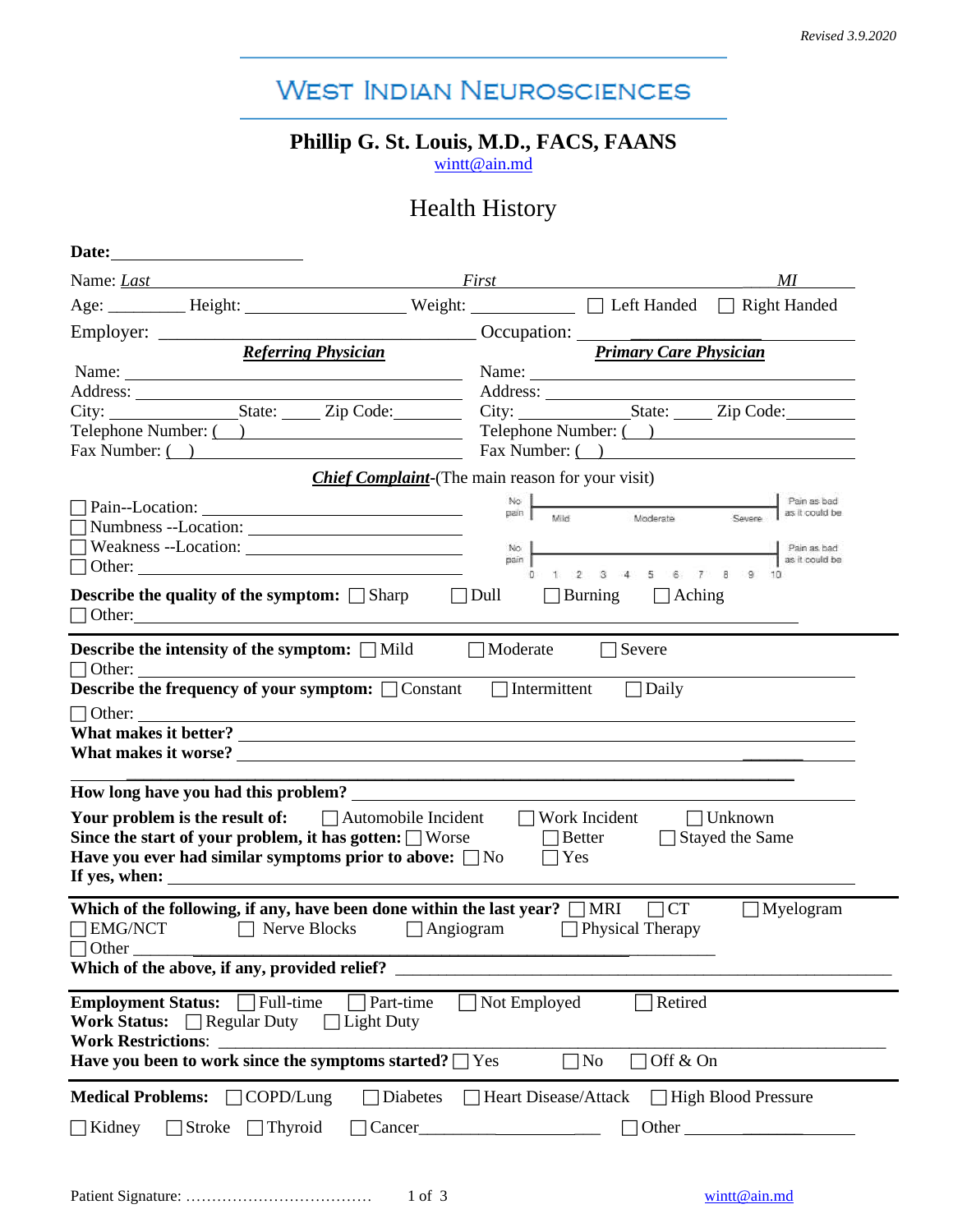**Patient Name:** \_\_\_\_\_\_\_\_\_\_\_\_\_\_\_\_\_\_\_\_\_\_\_\_\_\_\_\_\_\_\_\_\_\_\_\_\_\_\_\_\_\_\_\_\_\_ **Date:** \_\_\_\_\_\_\_\_\_\_\_\_\_\_\_\_\_\_

| <b>ALL Surgeries and/or Hospitalization</b> | Year | <b>Complications</b> |
|---------------------------------------------|------|----------------------|
|                                             |      |                      |
|                                             |      |                      |
|                                             |      |                      |
|                                             |      |                      |
|                                             |      |                      |

Have you ever had problems with anesthesia?  $\Box$  Yes  $\Box$  No If yes, explain.  $\Box$ 

| <b>Medications</b><br>(Prescription & Over the Counter)                         | <b>Dosage</b><br>(Mg) | <b>Frequency</b><br>$(\# time/day)$ | <b>Reason</b><br><b>Condition Treated</b> | <b>Prescribing</b><br><b>Doctor</b> |
|---------------------------------------------------------------------------------|-----------------------|-------------------------------------|-------------------------------------------|-------------------------------------|
|                                                                                 |                       |                                     |                                           |                                     |
|                                                                                 |                       |                                     |                                           |                                     |
|                                                                                 |                       |                                     |                                           |                                     |
|                                                                                 |                       |                                     |                                           |                                     |
|                                                                                 |                       |                                     |                                           |                                     |
|                                                                                 |                       |                                     |                                           |                                     |
|                                                                                 |                       |                                     |                                           |                                     |
|                                                                                 |                       |                                     |                                           |                                     |
| Do you take aspirin or any aspirin products?<br>If yes, How much and how often? |                       |                                     |                                           |                                     |

**Do you take any blood thinners (e.g. Plavix, Coumadin (Warfarin) Heparin, Lovenoxx, etc.)?** 

*KNOWN ALLERGIES:*

| <b>Family Member</b>                                                                                                                                                                                                                                                                                                                                 | <b>Alive</b> | <b>Deceased</b>     |                          | Age |                 | <b>Medical History/Cause of Death</b>                     |           |
|------------------------------------------------------------------------------------------------------------------------------------------------------------------------------------------------------------------------------------------------------------------------------------------------------------------------------------------------------|--------------|---------------------|--------------------------|-----|-----------------|-----------------------------------------------------------|-----------|
| Grandmother (Mom's)                                                                                                                                                                                                                                                                                                                                  | A            | D                   |                          |     |                 |                                                           |           |
| Grandfather (Mom's)                                                                                                                                                                                                                                                                                                                                  | A            | D                   |                          |     |                 |                                                           |           |
| Grandmother (Dad's)                                                                                                                                                                                                                                                                                                                                  | A            | D                   |                          |     |                 |                                                           |           |
| Grandfather (Dad's)                                                                                                                                                                                                                                                                                                                                  | A            | D                   |                          |     |                 |                                                           |           |
| Father                                                                                                                                                                                                                                                                                                                                               | A            | D                   |                          |     |                 |                                                           |           |
| Mother                                                                                                                                                                                                                                                                                                                                               | A            | D                   |                          |     |                 |                                                           |           |
| Siblings: No.<br>F<br>M                                                                                                                                                                                                                                                                                                                              | A            | D                   |                          |     |                 |                                                           |           |
| Children No.<br>F<br>M                                                                                                                                                                                                                                                                                                                               | A            | D                   |                          |     |                 |                                                           |           |
|                                                                                                                                                                                                                                                                                                                                                      |              |                     | <b>SOCIAL HISTORY</b>    |     |                 |                                                           |           |
| Marital Status: $\Box$ Single                                                                                                                                                                                                                                                                                                                        |              | $\Box$ Married      | $\Box$ Partner           |     | $\Box$ Divorced | Widowed<br>$\mathbf{I}$                                   | Separated |
| Are you pregnant? ______ Breastfeeding ______ Do you live alone? _______Who lives with you?                                                                                                                                                                                                                                                          |              |                     |                          |     |                 |                                                           |           |
| Current smoker<br>Yes                                                                                                                                                                                                                                                                                                                                |              | N <sub>o</sub>      | Packs /day  No. of Years |     |                 |                                                           |           |
| Past smoker<br>Yes                                                                                                                                                                                                                                                                                                                                   |              | N <sub>0</sub>      |                          |     |                 |                                                           |           |
| Alcohol<br>Yes                                                                                                                                                                                                                                                                                                                                       |              | N <sub>o</sub>      | No. of drinks/day/week   |     |                 |                                                           |           |
| Caffeine<br>Yes                                                                                                                                                                                                                                                                                                                                      |              | N <sub>o</sub>      | No. of cups/day          |     |                 |                                                           |           |
| Recreational drugs<br>Yes                                                                                                                                                                                                                                                                                                                            |              | $\overline{\rm No}$ |                          |     |                 | Have you use needles to inject drugs $\Box$ Yes $\Box$ No |           |
| Regular exercise<br>Yes                                                                                                                                                                                                                                                                                                                              |              | No.                 |                          |     |                 |                                                           |           |
| Are you at risk for Immune Deficiency (eg: HIV/AIDS sexual orientation/behaviour, drug abuse, previous blood<br>Are you satisfied with your weight: $\Box$ Yes $\Box$ No How do you rate your diet? $\Box$ Good $\Box$ Fair $\Box$ Poor<br>Do you eat or drink four servings of dairy or soy daily or take calcium supplements? $\Box$ Yes $\Box$ No |              |                     |                          |     |                 |                                                           |           |